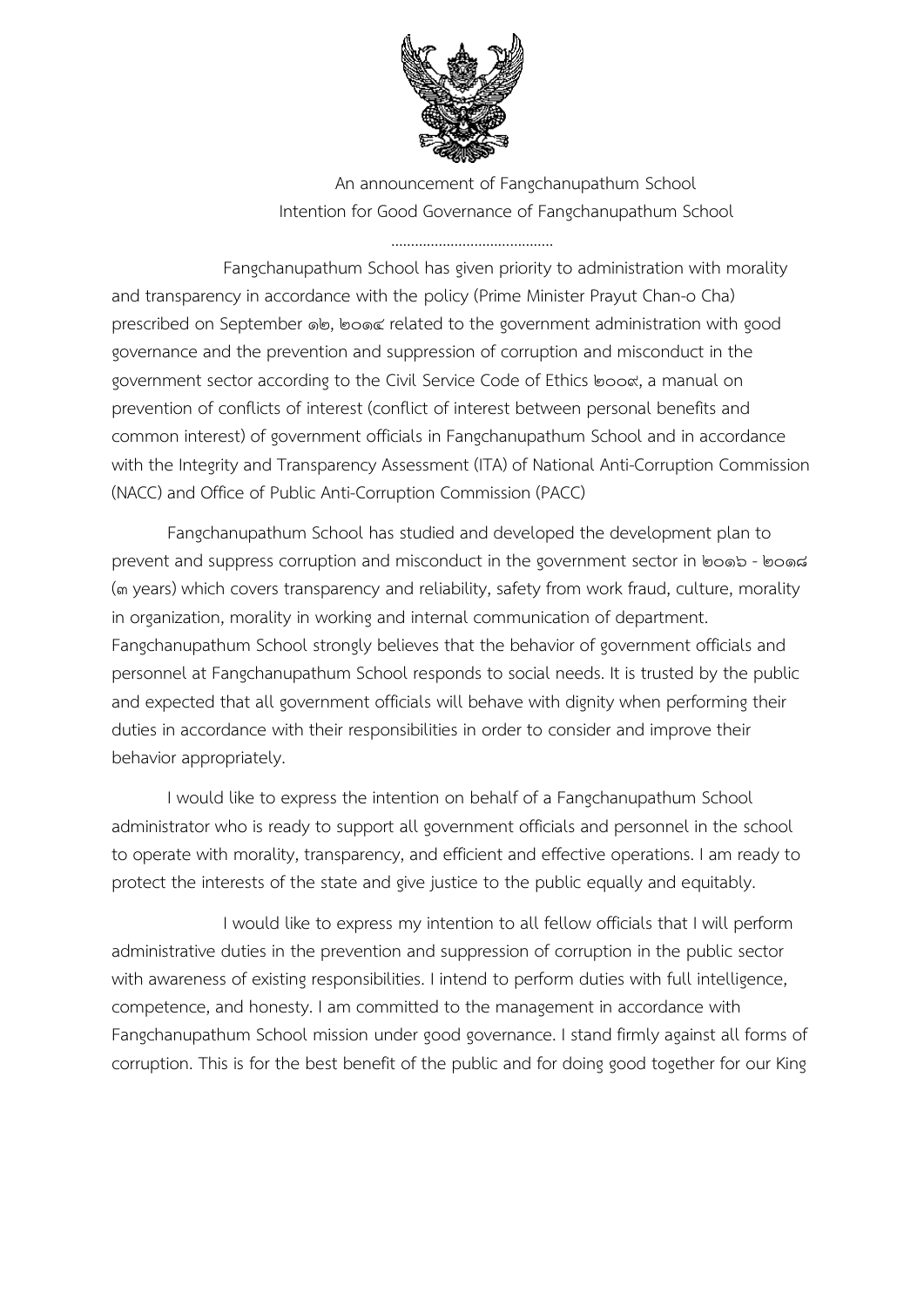On behalf of the administrators at all levels of Fangchanupathum School, I hereby declare the intention that I will operate work with honesty, transparency, good governance, reliability and accountability in order to create confidence in the society that Fangchanupathum School is determined to fight against all forms of corruption. We will adhere to making Fangchanupathum School a sustainable clean government organization We will proceed as follows.

1. Strictly perform all procedures in accordance with the laws, rules, and regulations, as well as encouraging personnel to work in accordance with the laws, rules and regulations as specified.

2. Cultivate and raise awareness about the values of anti-corruption, know how to distinguish between personal benefits and common interest to instill a sense of morality and prevent corruption in departments as well as having a strong and effective internal balance which will make the personnel in Fangchanupathum School aware of bad consequences and danger of corruption to government agencies and the nation in order to create the culture of anti-corruption.

3. Do not accept corruption behavior and do not tolerate corruption that causes social sanction which will make the personnel in Fangchanupathum School to be ashamed or afraid to commit corruption.

4. Instill awareness of students in Fangchanupathum School so that they can realize bad consequences and go against corruption.

5. Guidelines for operations and cooperative activities

5.1 Coordinate and cooperate with various departments for the implementation of national strategy driving on the Prevention and Suppression of Corruption  $Phase$   $m (known-length<sub>o</sub>)$ .

5.2 Coordinate within Fangchanupathum School to create a network for prevention and suppression of corruption, establish communication channels, disseminate, and publicize information to support operations as a network for cooperation in the prevention and suppression of corruption.

5.3 Conduct research studies, gather knowledge on prevention and suppression of corruption

ပြ